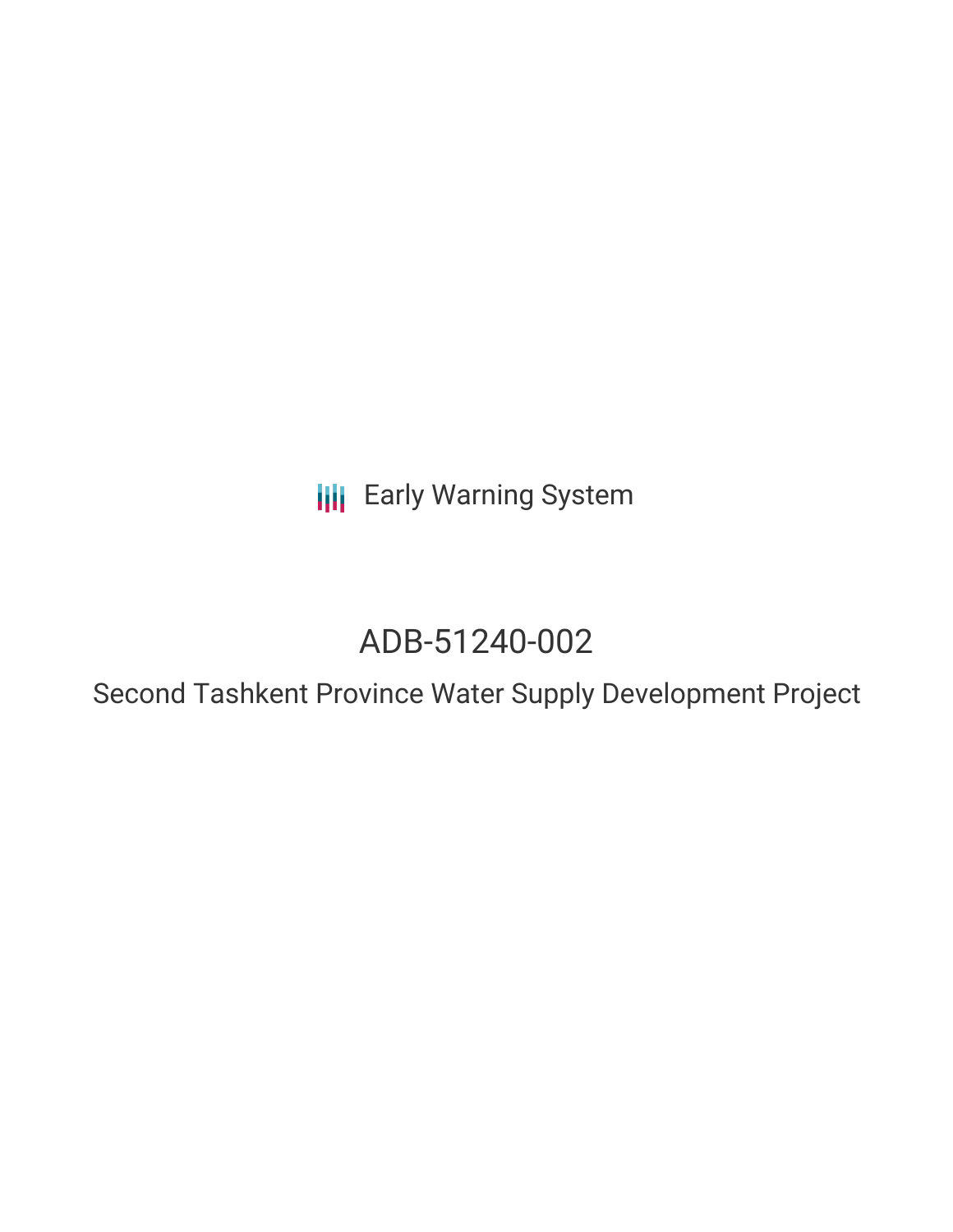## **Quick Facts**

| <b>Countries</b>               | <b>Uzbekistan</b>                                         |
|--------------------------------|-----------------------------------------------------------|
| <b>Specific Location</b>       | Chinaz, Yangiyul.                                         |
| <b>Financial Institutions</b>  | Asian Development Bank (ADB)                              |
| <b>Status</b>                  | Approved                                                  |
| <b>Bank Risk Rating</b>        |                                                           |
| <b>Voting Date</b>             | 2017-11-09                                                |
| <b>Borrower</b>                | Kommunkhizmat                                             |
| <b>Sectors</b>                 | Construction, Technical Cooperation, Water and Sanitation |
| <b>Investment Amount (USD)</b> | $$0.80$ million                                           |
| <b>Project Cost (USD)</b>      | $$0.80$ million                                           |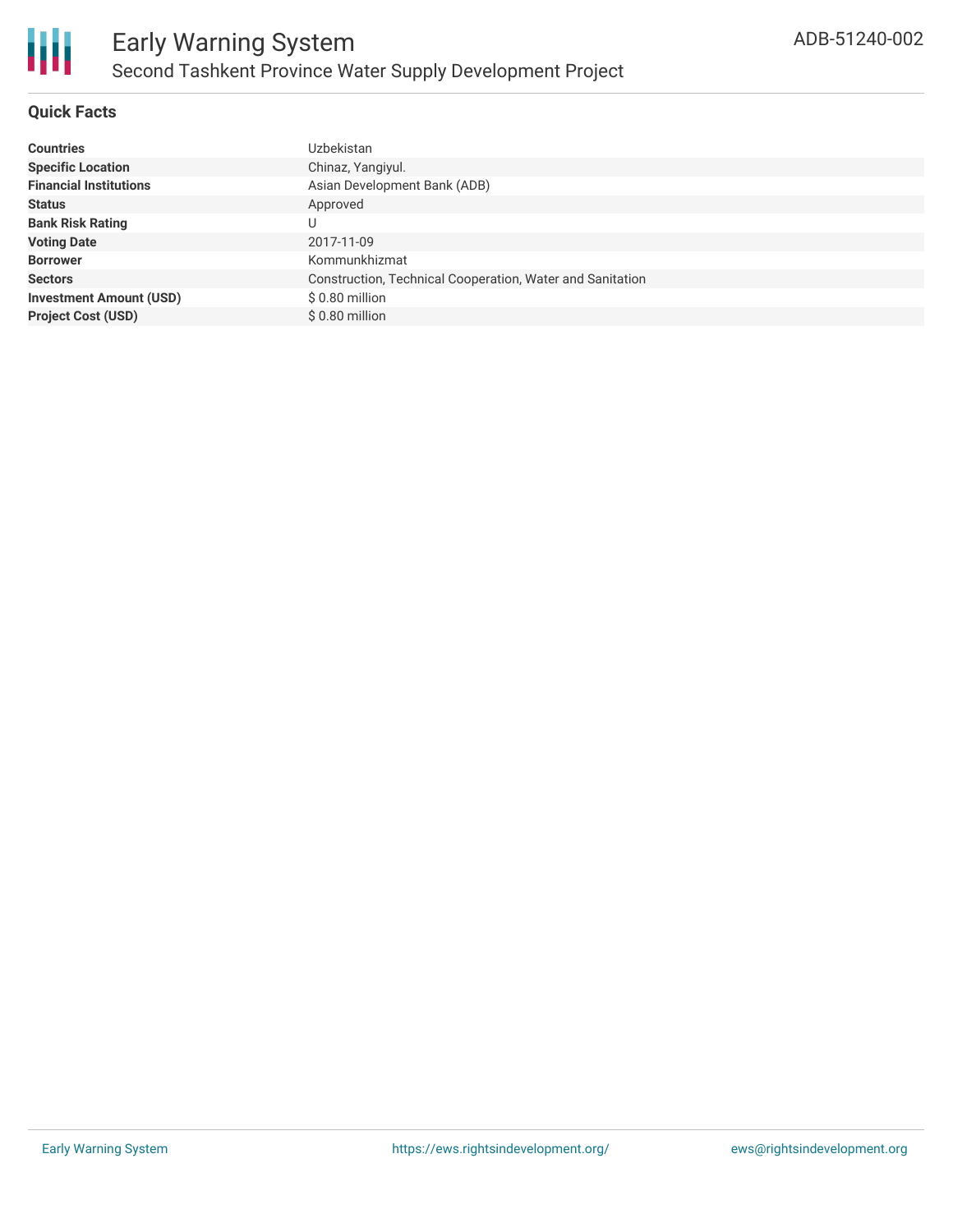

## **Project Description**

This project comprises the second phase of a larger project to revitalize the water supply systems in the districts of Chinaz and Yangiyul, and provide capacity support to increase the sustainability of the project and strengthen policy in the water supply and sanitation sector.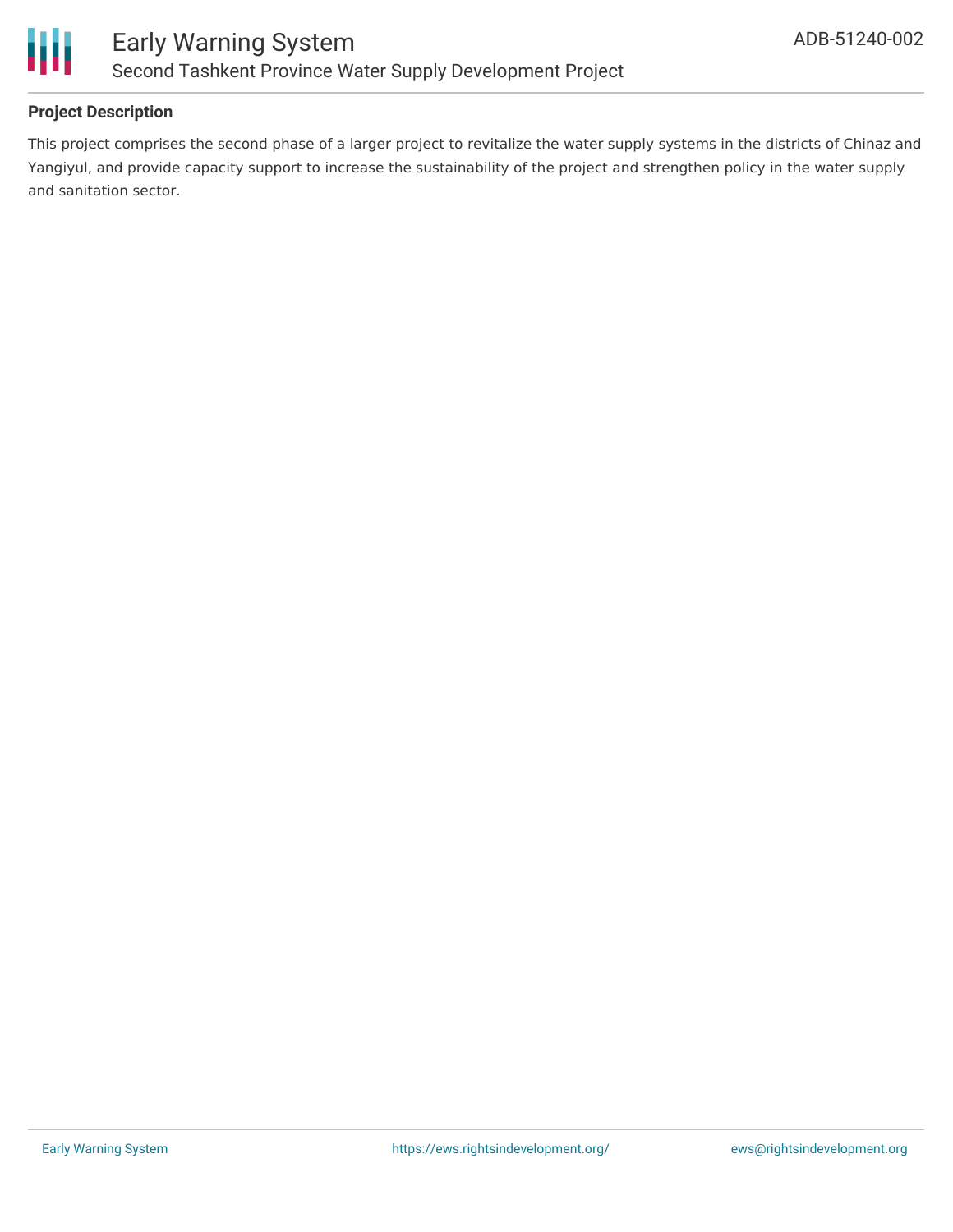

#### **Investment Description**

Asian Development Bank (ADB)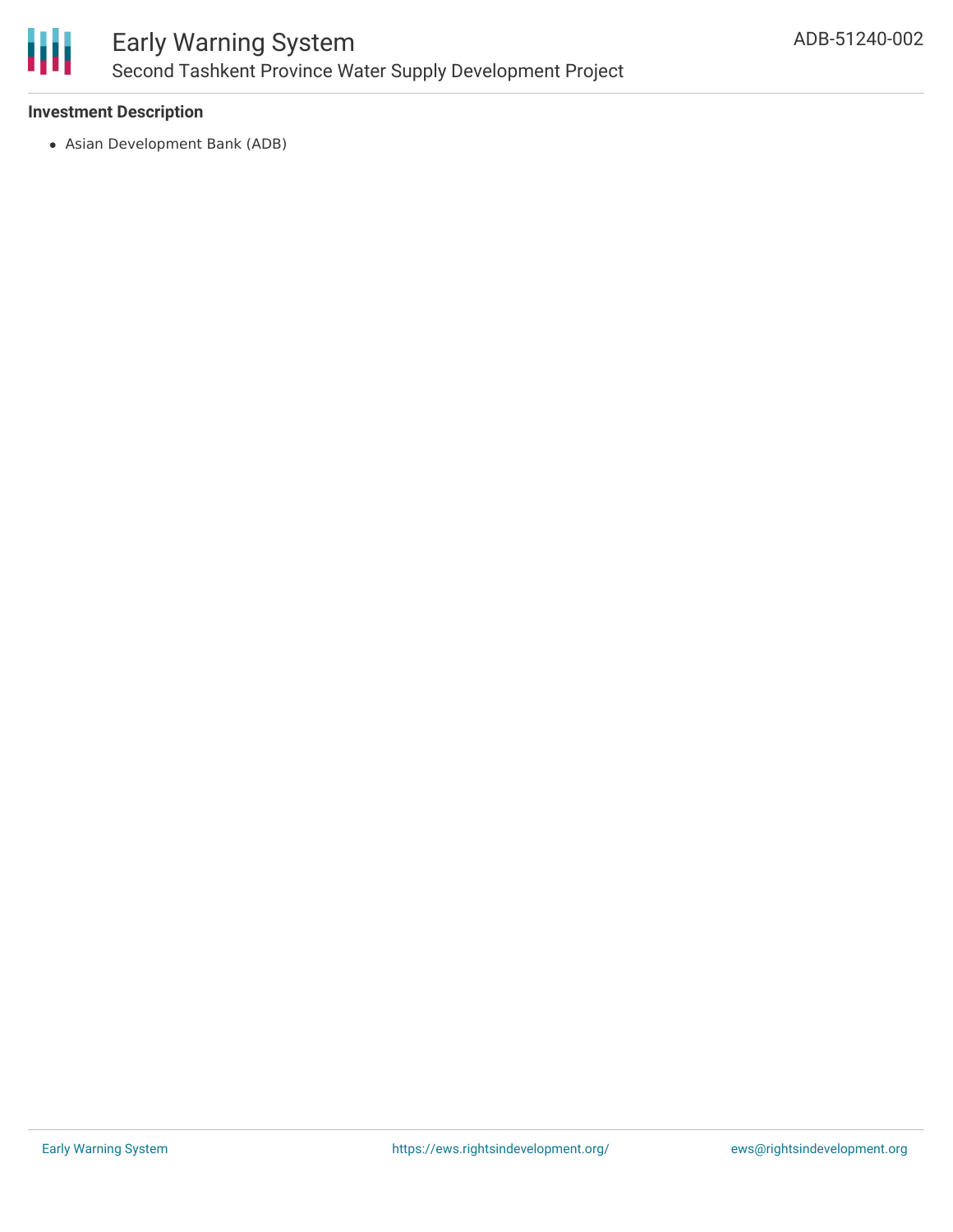

#### **Contact Information**

Agency "Kommunkhizmat" (CSA) formerly Uzbekistan Communal Services Agency "Uzkommunkhizmat"

1, Niyozbek Yuli Str. Tashkent 100035

Republic of Uzbekistan

#### ACCOUNTABILITY MECHANISM OF ADB

The Accountability Mechanism is an independent complaint mechanism and fact-finding body for people who believe they are likely to be, or have been, adversely affected by an Asian Development Bank-financed project. If you submit a complaint to the Accountability Mechanism, they may investigate to assess whether the Asian Development Bank is following its own policies and procedures for preventing harm to people or the environment. You can learn more about the Accountability Mechanism and how to file a complaint at: http://www.adb.org/site/accountability-mechanism/main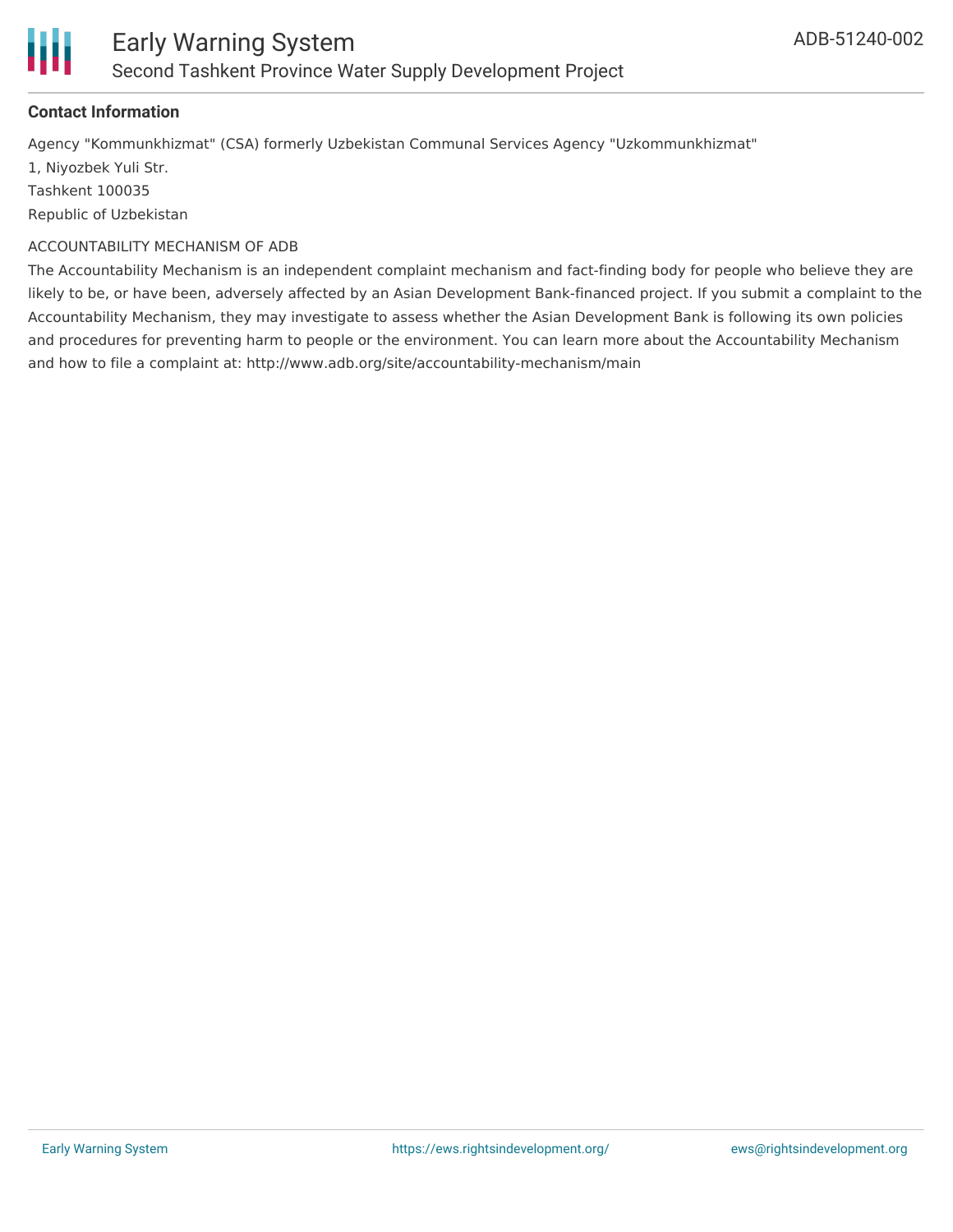

# Early Warning System

Second Tashkent Province Water Supply Development Project

#### **Bank Documents**

- Project [Disclosure](https://ewsdata.rightsindevelopment.org/files/documents/02/ADB-51240-002.pdf) PDF [\[Original](https://www.adb.org/printpdf/projects/51240-002/main) Source]
- Second Tashkent Province Water Supply [Development](https://ewsdata.rightsindevelopment.org/files/documents/02/ADB-51240-002_1KhNmgs.pdf) Project: Technical Assistance Report [\[Original](https://www.adb.org/projects/documents/uzb-51240-002-tar) Source]